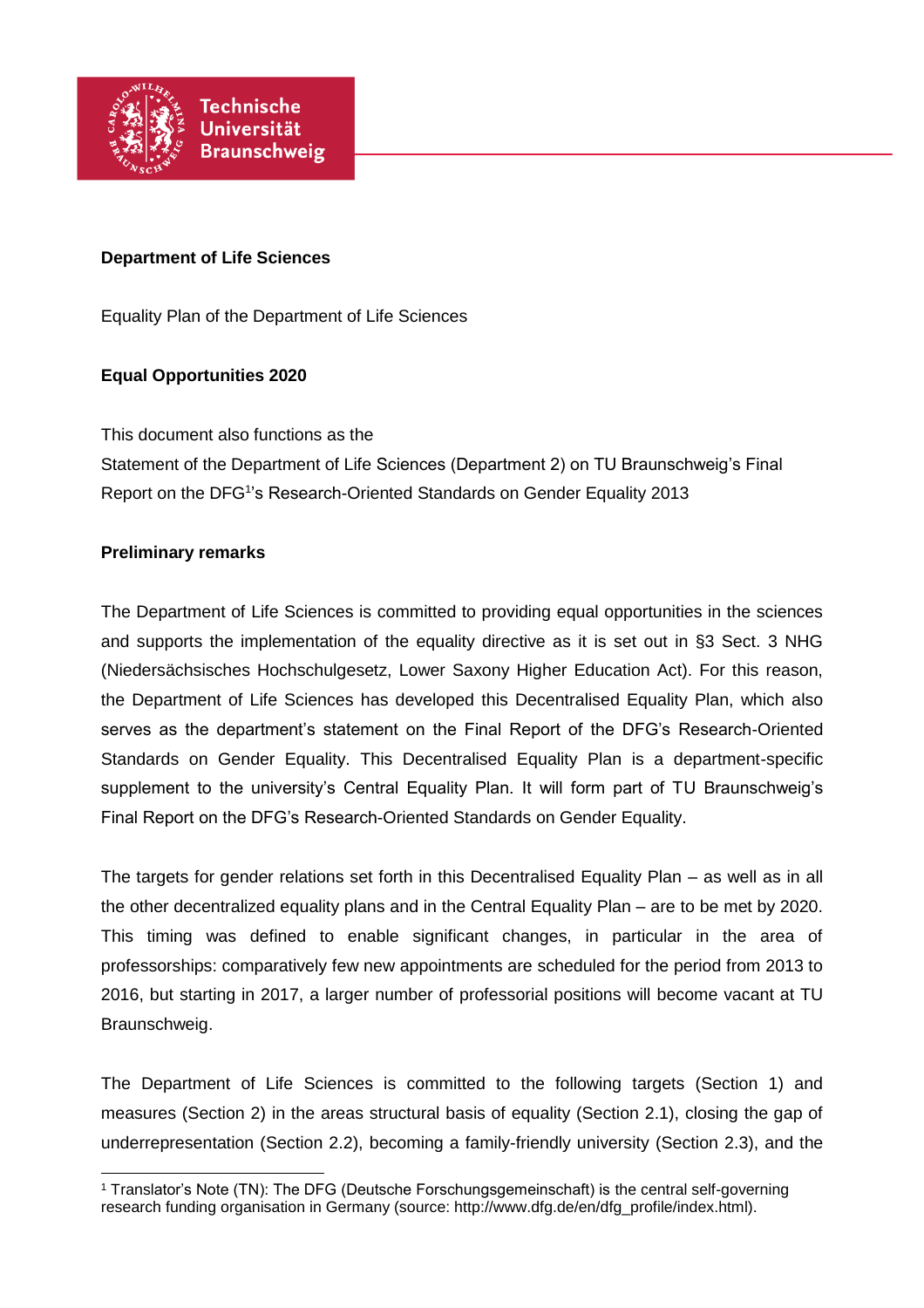incorporation of gender into research, teaching and administration (Section 2.4).

# 1. Targets for 2020

| <b>Qualification level</b>                 | Actual figure, 2012       | Target for 2020 |
|--------------------------------------------|---------------------------|-----------------|
| Entering female students                   | On 15/12/2012: 61%        | 61%             |
| Current female students                    | On 15/12/2012: 66%        | 66%             |
| New female graduates***                    | 2012 summer semester: 58% | 58%             |
| Female doctoral graduates                  | 2011 calendar year: 57%   | 57%             |
| Female habilitation <sup>2</sup> graduates | 2011 calendar year: 29%   | $-^{\star}$     |
| Female junior professors                   | On 01/12/2012: -          | $-^{\star}$     |
| Female professors (total)                  | On 01/12/2012: 20%        | 25%**           |
| Female C4/W3 <sup>3</sup> professors       | On 01/12/2012: 20%        | 25%**           |
| Women in executive                         | 29%                       | 29%             |
| positions at the                           |                           |                 |
| departmental level****                     |                           |                 |

\* The number of cases is very low.

\*\* including appointments up until 31/12/2020

\*\*\* excluding State Examinations (figures not available to the Department)

\*\*\*\* Dean and Heads of Department

## **2. List of measures**

The following measures are intended to ensure that equality and family-friendliness become integral parts of the organizational culture in the Department of Life Sciences, and that the set targets are met.

# **2.1 Structural anchoring of gender equality**

In the interest of the advancement of equal opportunities, gender equality will be anchored in our department's structure.

## 2.1.1 Responsibility at the executive level

Equal opportunities are a value that should be upheld by each and every member of the

 $\overline{a}$ <sup>2</sup> TN: A habilitation is a post-doctoral qualification and the most common path for obtaining a professorship in Germany.

 $3$  TN: C4 and W3 are the highest salary grades for university professors.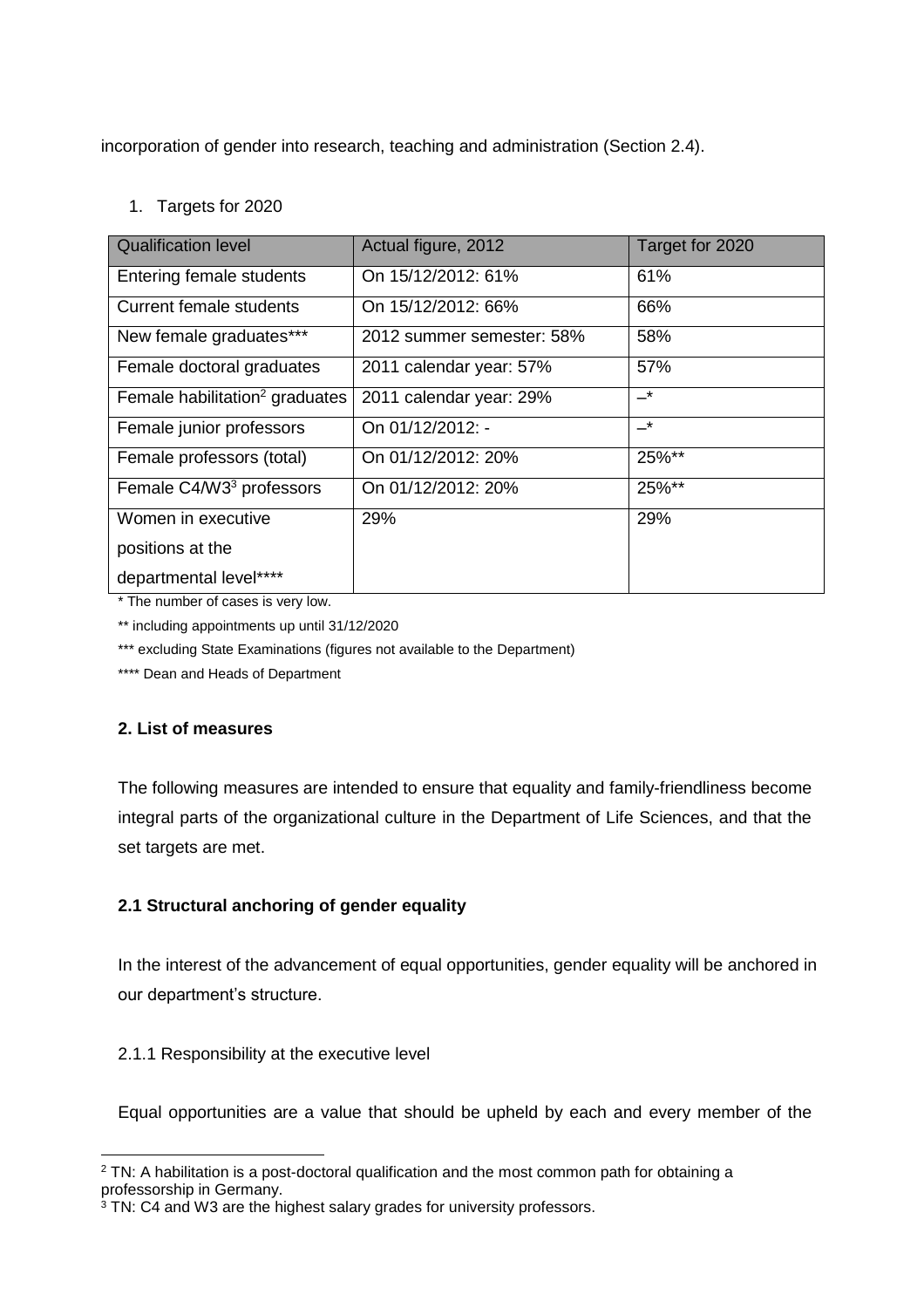Department of Life Sciences, with the department's leadership bearing special responsibility for ensuring this value is put into practice.

#### 2.1.2Equality and Family Working Group and Jour Fixe

The Dean of the Department of Life Sciences takes part in the Equality and Family Working Group (AG Gleichstellung und Familie) and the Equality and Family Jour Fixe (Jour Fixe Gleichstellung und Family, an annual meeting). The Working Group comprises the deans of the university's departments, the heads of the administrative departments, the chairperson of the "TUBSundFamilie e.V." association, the Family Office Advisor, the Dual Career Couples Advisor, the chairperson of the Gender Equality Commission as well as the Equal Opportunities Officer. The purpose of the Working Group is to coordinate activities relating to gender equality and family-friendliness in order to achieve synergies. It meets once every summer semester. The Equality and Family Jour Fixe is a meeting attended by the Working Group and TU Braunschweig's President. It takes place once every winter semester.

### 2.1.3 Decentralised Equal Opportunities Officers

Department 2's Decentralised Equal Opportunities Officers have a say in all of the department's staffing and appointment procedures. Department 2's institutes ensure that the Decentralised Equal Opportunities Officers are freed up are freed up from their everyday duties as needed to fulfil their tasks.

#### 2.1.4 Gender assessments

The Department of Life Sciences regularly reports gender relations at all qualification levels in its statistics. It practices gender assessments, a top-down management process to ensure the achievement of gender equality. Academic achievements are recorded by gender.

#### **2.2 Closing the gap of underrepresentation**

In its efforts to reduce the underrepresentation of women, the Department of Life Sciences considers the specific characteristics of each discipline. At the professorial level, women are underrepresented across the board. At all other qualification levels, the percentage of women is already above average. Within this context, the Department of Life Sciences is taking the following steps to keep the gender ratio at its current level for entering students, current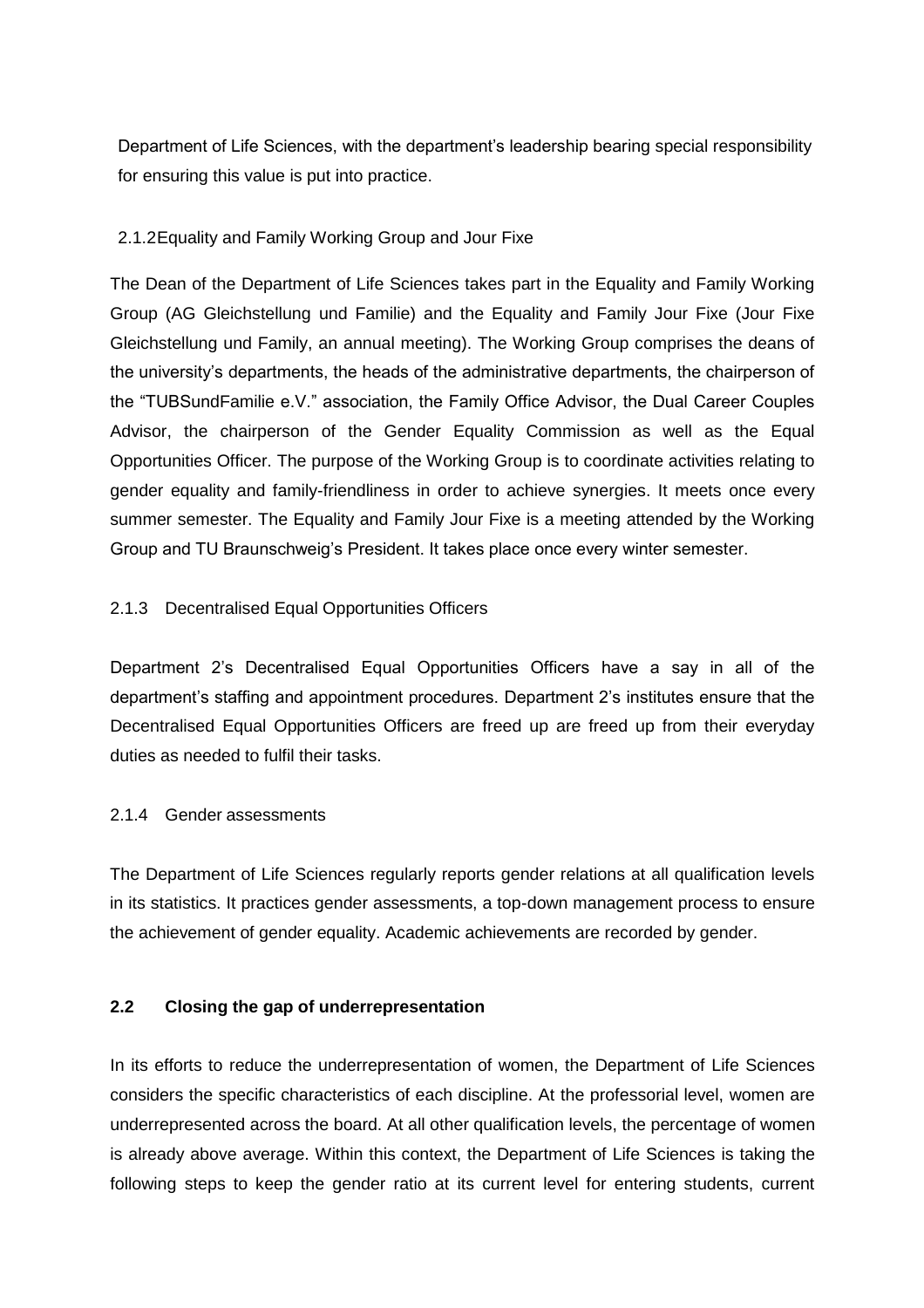students, new graduates and completed doctorates, and to increase women's opportunities for advancement to the professorial level.

### 2.2.1. Recruiting and supporting female secondary school students

At the Agnes Pockels Pupils' Laboratory, children and adolescents are introduced to the natural sciences. Special emphasis is placed on reaching a gender balance here. The Biotechnological Secondary School Students' Laboratory (Biotechnologisches Schülerlabor, BioS) has the same goal. BioS is financed by TU Braunschweig and the Helmholtz Centre for Infection Research (HZI).

Department 2 also takes part in projects coordinated by the Equal Opportunities Office: "Future Day for Girls and Boys" (Zukunftstag für Mädchen und Jungen) and "Mentoring for Female Secondary School Students" (Mentoring für Schülerinnen).

### 2.2.2 Supporting female students

Department 2's professors regularly urge suitable female students and recent graduates to consider enrolling in a Master's degree or doctoral programme and/or to apply for doctorate or habilitation positions. New faculty members are made aware of this. Female students are also regularly nominated for awards

Department 2 is also involved in the female students projects coordinated by the Equal Opportunities Office: "Tailored Career" (Karriere nach Maß), which offers key competency and mentoring for female students, and fiMINT, which offers various qualification opportunities for women in STEM fields.

#### 2.2.3 Supporting female doctoral students

Department 2's professors regularly urge suitable female scientists to consider taking up and/or pursuing a career in science. Female scientists with a completed doctorate are regularly encouraged to apply for habilitation positions, junior professorships or post-doc positions at the local, national and international levels. Female early career scientists are included in research alliances. Suitable female candidates are nominated for competitions and awards on a regular basis.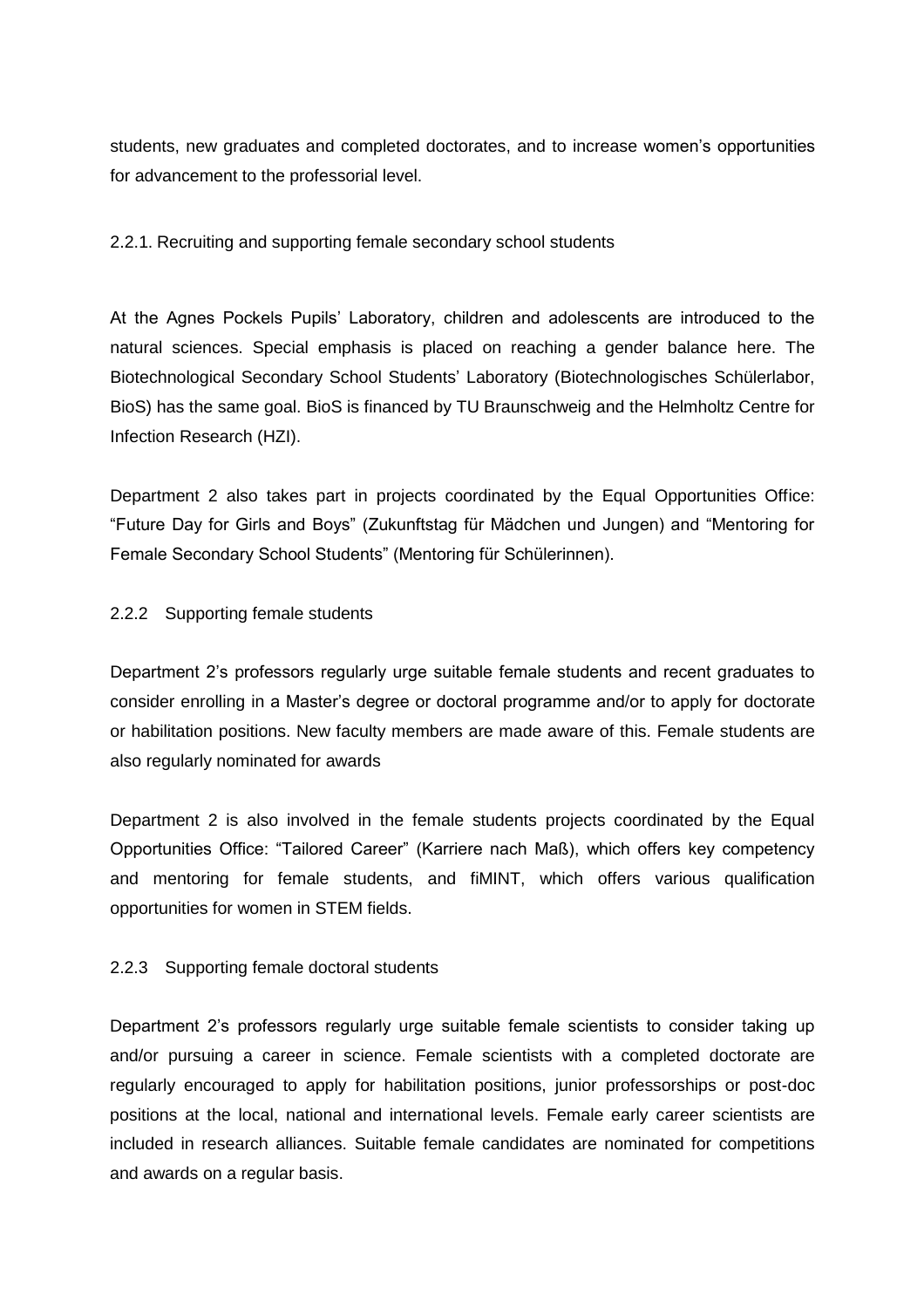Department 2 also participates in the qualification courses and networking opportunities offered by the fiMINT programme.

#### 2.2.4 Supporting female habilitation students

At Department 2, female habilitation students receive intensive guidance and individual support. The department is also involved in fiMINT's qualification courses and networking opportunities for young female scientists. Female habilitation graduates are urged to apply for professorships. These recruitment efforts must be accompanied by measures that promote our university's family-friendliness since habilitation typically falls in that period in a person's life when he or she wants to start a family.

### 2.2.5 Active recruitment of female professors

The Department of Life Sciences actively recruits female professors. This applies to the entire department, but in particular to those disciplines where the percentage of women at professorial level is less than 10% (chemistry and biosciences). Appointment committee members are regularly made aware of this. These recruitment efforts must be complemented by measures that promote the university's family-friendliness.

## **2.3 Family-friendly university**

The Department for Life Sciences actively advocates for a balance between family life and studying or working, for the benefit of its students, scientific, technical and administrative staff. The concept of family-friendliness means above all that TU members have the chance to adequately care for their children or dependant relatives.

## 2.3.1 Supporting scientific staff with family responsibilities

Department 2 supports its employees who are on parental leave by keeping in touch with them and continuing to involve them in the department's planning procedures. Employees with family responsibilities are offered flexible work arrangements (for example the option of working from home). Where possible, we extend qualification times as specified in the Academic Fixed-Term Contracts Act (Wissenschaftszeitvertragsgesetz).